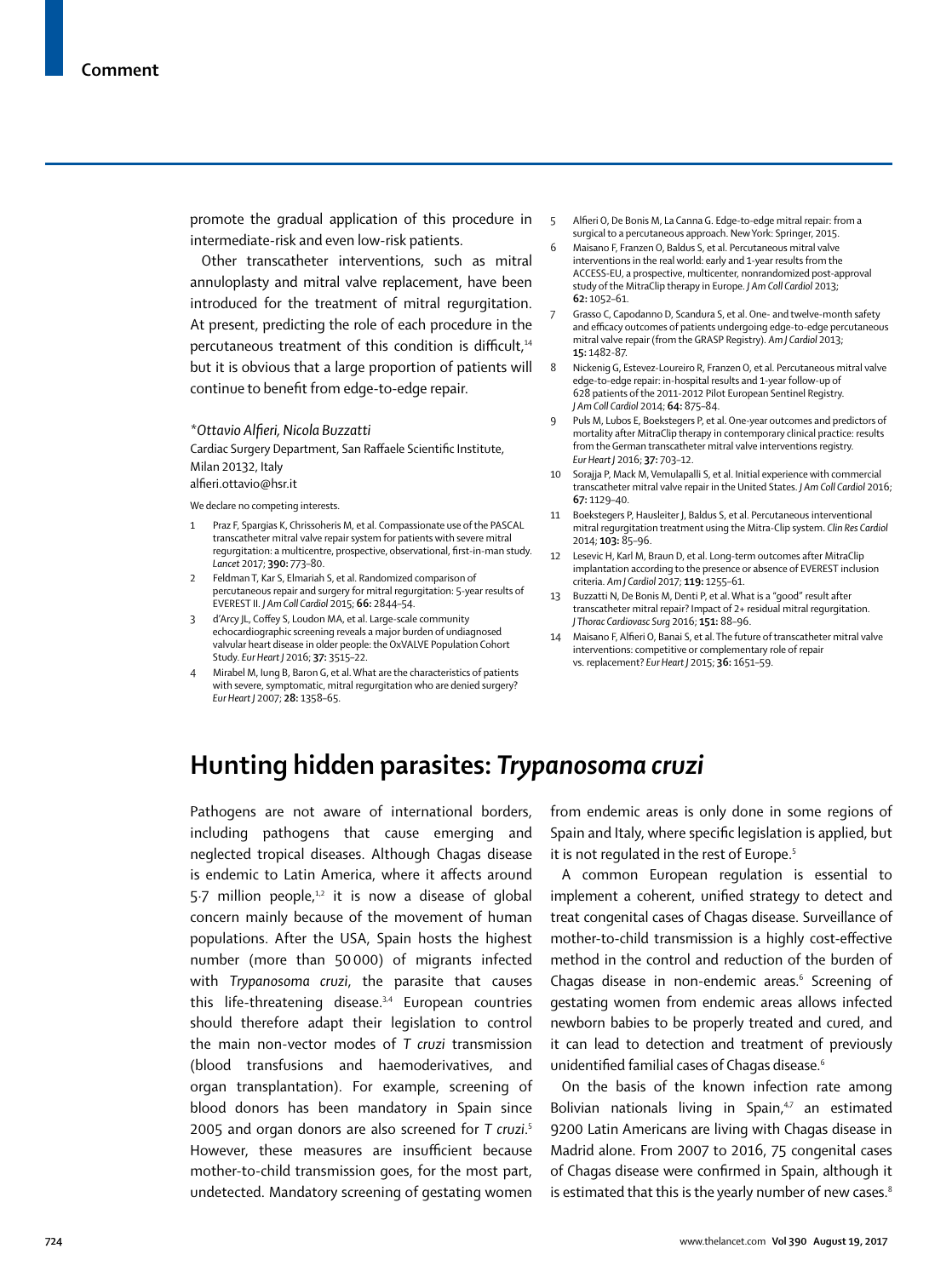17 of these cases were reported in Madrid (according to data from the National Microbiology Centre, Institute of Health Carlos III), where a group of health professionals from different hospitals and institutions has produced guidelines encouraging the screening of pregnant women from endemic areas, but this measure is deficient without any specific legislation.<sup>9</sup>

The reality is that more than 90% of people infected with *T* cruzi in Europe are not yet diagnosed,<sup>10</sup> so there is an urgent need to detect these hidden infections. Unfortunately, patients and health-care professionals face several structural barriers such as fear, stigma, and insufficient knowledge about this silent disease, that must be overcome to address persistent underdiagnosis and to detect the disease as early as possible.<sup>11,12</sup>

Public–private partnerships with a multidisciplinary approach have been established in Spain since 2012 to face the challenges of Chagas disease. Non-profit organisations (such as Fundación Mundo Sano and Salud Entre Culturas), health-care centres (such as Ramón y Cajal University Hospital), and other collective stakeholders (such as the Municipality of Madrid and National Microbiology Centre) have developed a strategy based on health education and comprehensive care of patients with Chagas disease in Madrid. One of the cornerstones of this strategy consists of community screening campaigns, which are done in non-health-care settings on the weekends. Because they address the most common barriers that migrants face in seeking a diagnosis and medical advice during the week (mostly related to irregular jobs and long journeys to work), $13$  these campaigns have been well received. From 2014 to 2016, three Chagas disease campaigns were undertaken within a typical Latin American migrant neighbourhood, complemented by the support of Fundación Mundo Sano's community health workers specifically trained for this purpose.<sup>14,15</sup> These campaigns led to increased awareness of Chagas disease through the media and various cultural and sporting events, among other forums.<sup>16,17</sup> The results speak for themselves: in 2014, 229 participants were screened and 50 (21·8%) tested positive for *T cruzi* infection; in 2015, 219 were screened and 48 (21·9%) tested positive; and in 2016, 667 were screened and 123 (18·4%) tested positive (Navarro M, unpublished).

Overall, 1115 migrants at risk were screened and informed about Chagas disease in just three weekends;



prevalence of *T cruzi* infection in this population was 19·8% (221 confirmed cases). 870 (78·0%) participants screened were from Bolivia, the most affected endemic country, representing 98·6% (218 of 221) of participants diagnosed with Chagas disease (Navarro M, unpublished).

All diagnosed patients were referred to Ramón y Cajal University Hospital, where complementary tests and medical follow-up are provided free of charge, regardless of the patient's legal status. The overall rate of visceral involvement of Chagas disease in patients admitted to the hospital with *T cruzi* infection in the past 3 years has reached 35·5% (88·3% cardiac involvement and 11·7% digestive involvement). In Madrid, patients with Chagas disease have to pay for part of the treatment with benznidazole, but [Salud Entre Culturas](http://www.saludentreculturas.es) offers free For more on **Salud Entre**  medication to those in difficult economic circumstances.

These campaigns highlight that Chagas disease is underdiagnosed among migrants, especially those from hyperendemic areas such as Bolivia. Most participants (985 [88·3%] of 1115) stated that they had never been screened before, neither in Spain nor in their country of origin. Quantifying the magnitude of the problem is the first step towards drawing the attention of public health authorities to implement comprehensive screening and control measures.

Specific treatment is indicated for acute, congenital, and reactivated infections and for chronic Chagas disease in children younger than 18 years, but antitrypanosomal therapy for chronic Chagas disease remains controversial. Nevertheless, most experts continue to recommend

**Culturas** see [http://www.](http://www.saludentreculturas.es) [saludentreculturas.es](http://www.saludentreculturas.es)